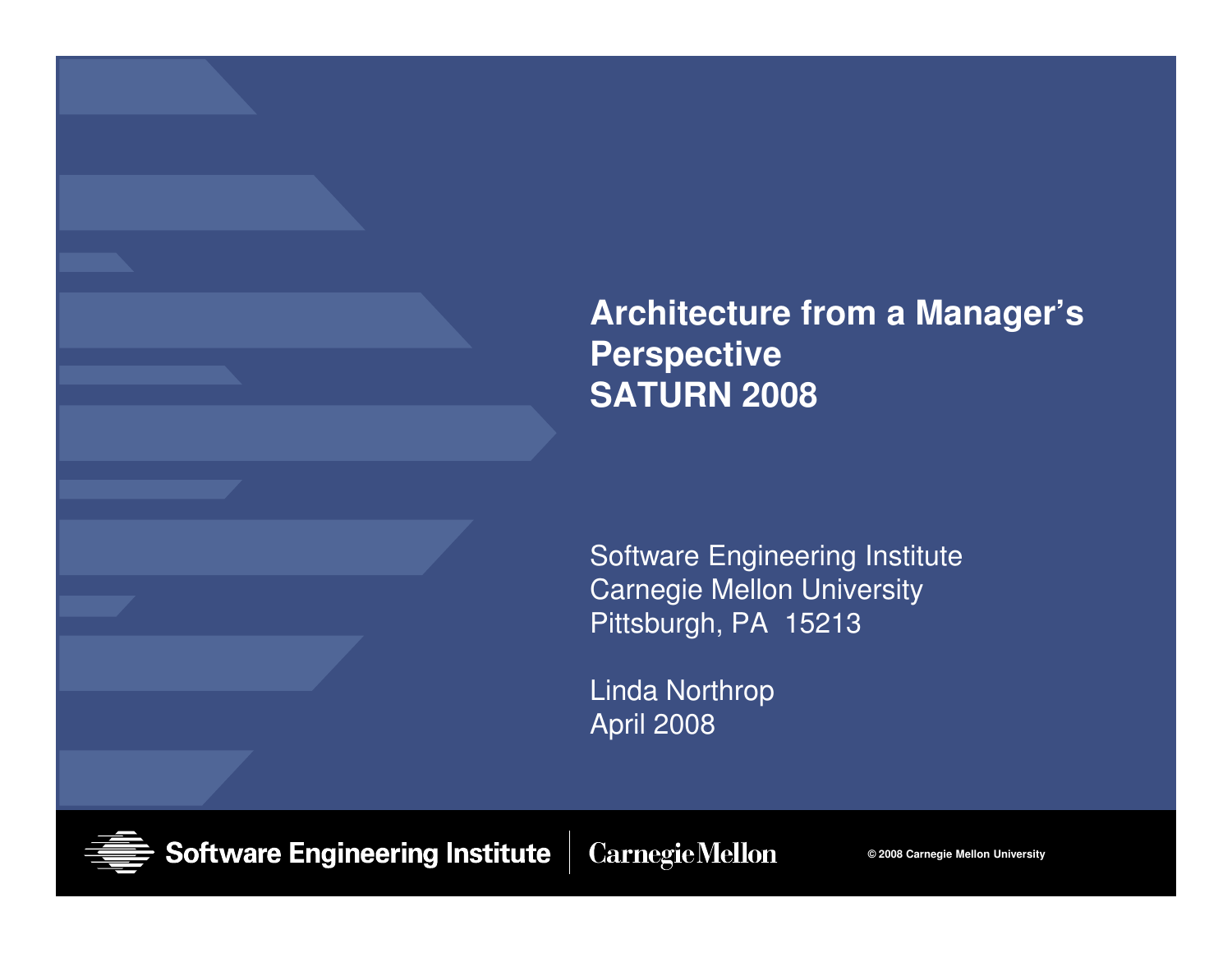### **Management Perspective**





Software Engineering Institute

**Carnegie Mellon**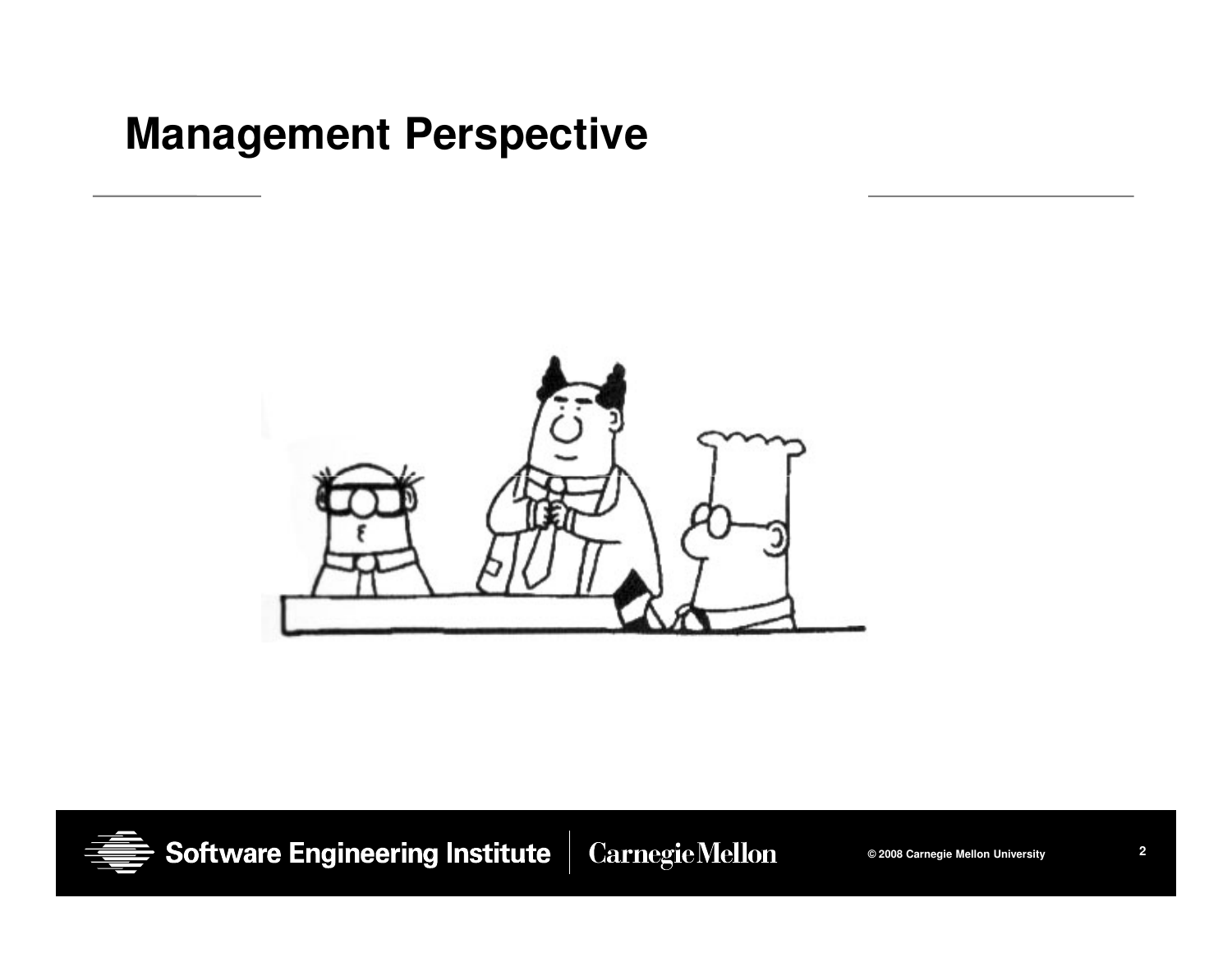### **From a Manager**





Software Engineering Institute **Carnegie Mellon** 

**© 2008 Carnegie Mellon University**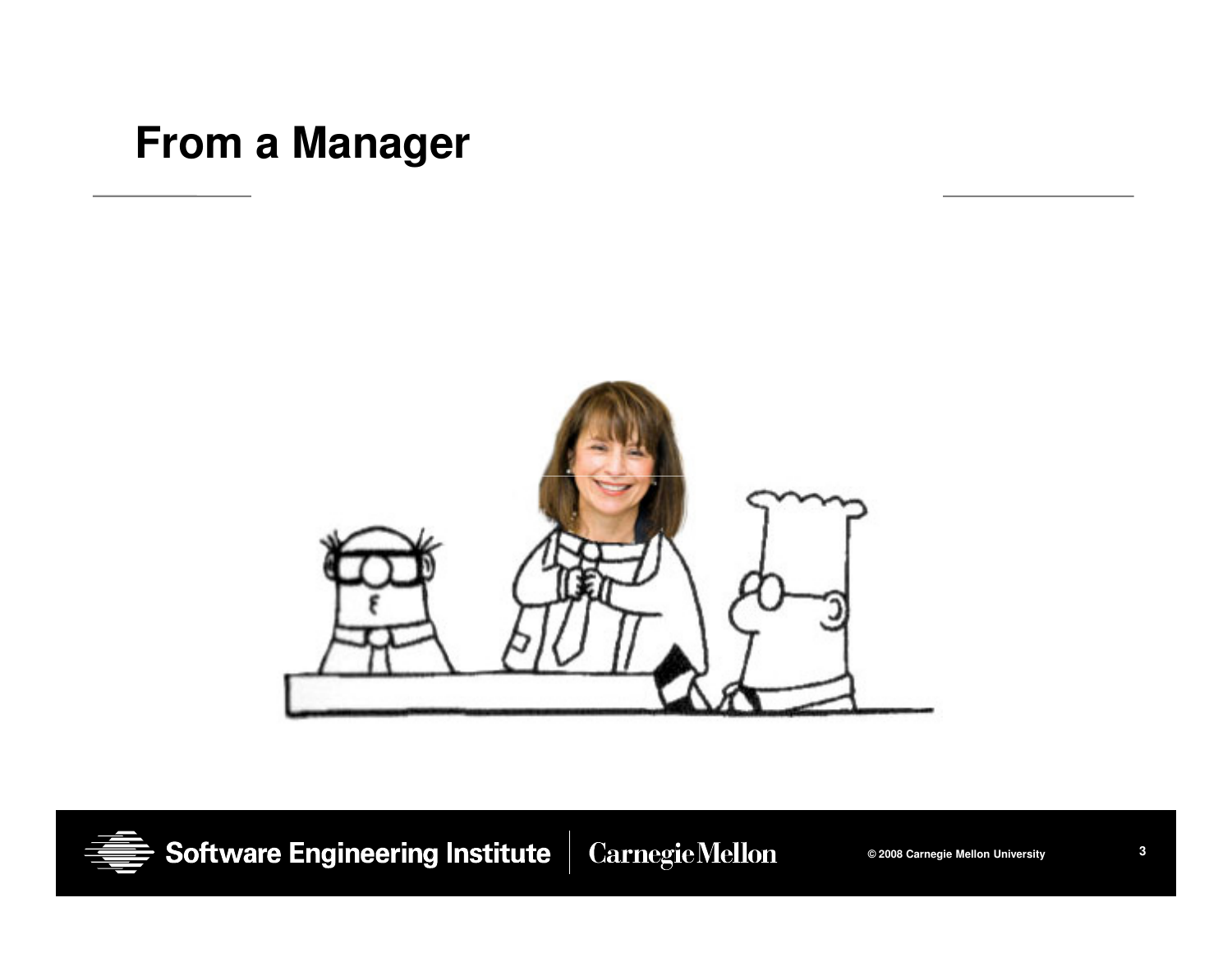### **SEI Software Architecture Technology (SAT) Initiative's Focus**

Ensure that business and mission goals are predictably achieved throughout a system's lifetime by using effective architecture practices for systems of all scale.

#### **"Axioms" Guiding Our Work**

- Software architecture is the bridge between business and mission goals and a software-intensive system.
- $\bullet$ Quality attribute requirements drive software architecture design.
- • Software architecture drives software development throughout the life cycle.

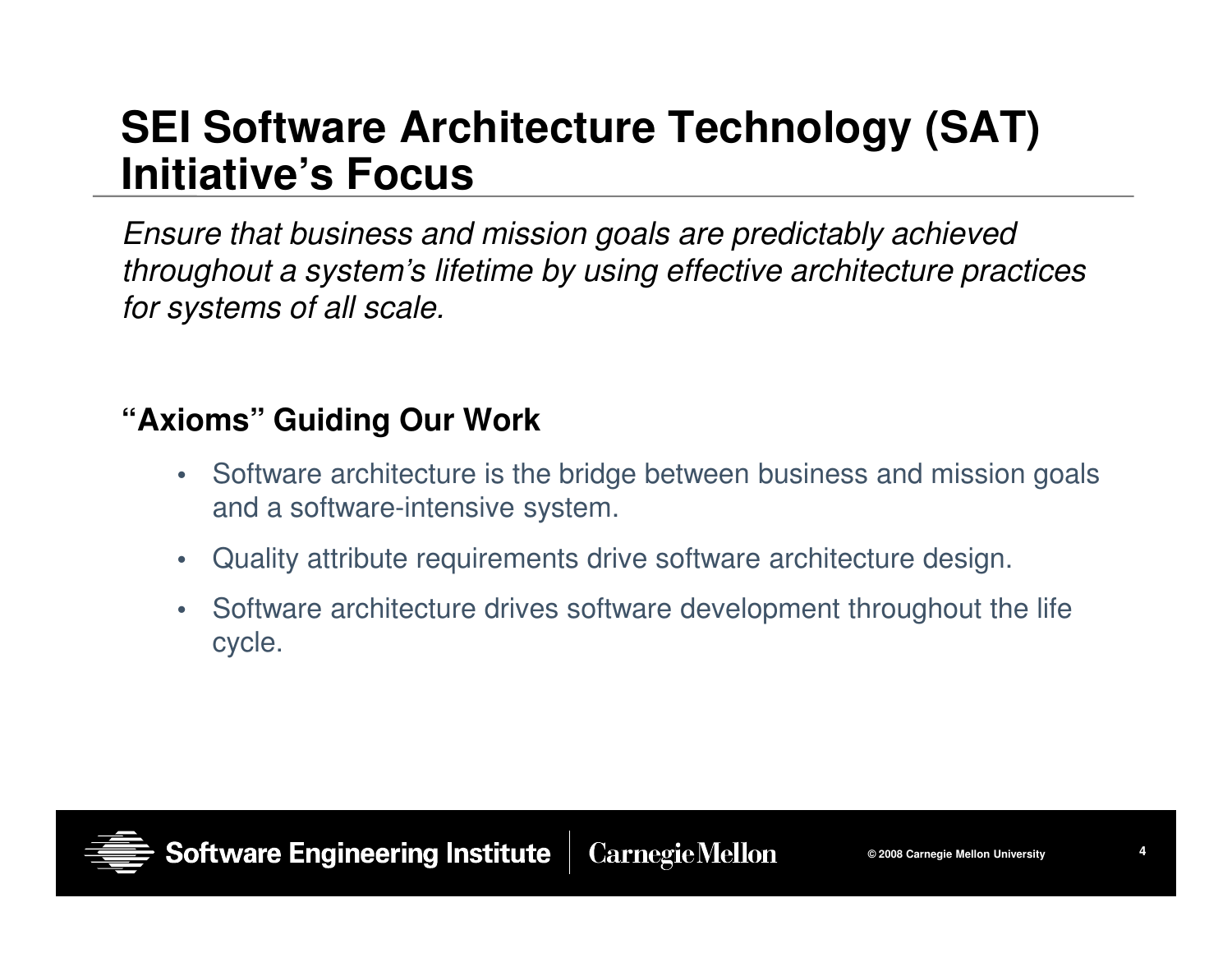## **Architecture-Centric Activities**

Architecture-centric activities include the following:

- •creating the **business case** for the system
- $\bullet$ understanding the **requirements**
- $\bullet$ **creating and/or selecting** the architecture
- $\bullet$ **documenting and communicating** the architecture
- •**analyzing or evaluating** the architecture
- •setting up the appropriate **tests and measures** against the architecture
- •**implementing** the system based on the architecture
- $\bullet$ ensuring that the implementation **conforms** to the architecture
- $\bullet$  **evolving** the architecture so that it **continues to meet business and mission goals**

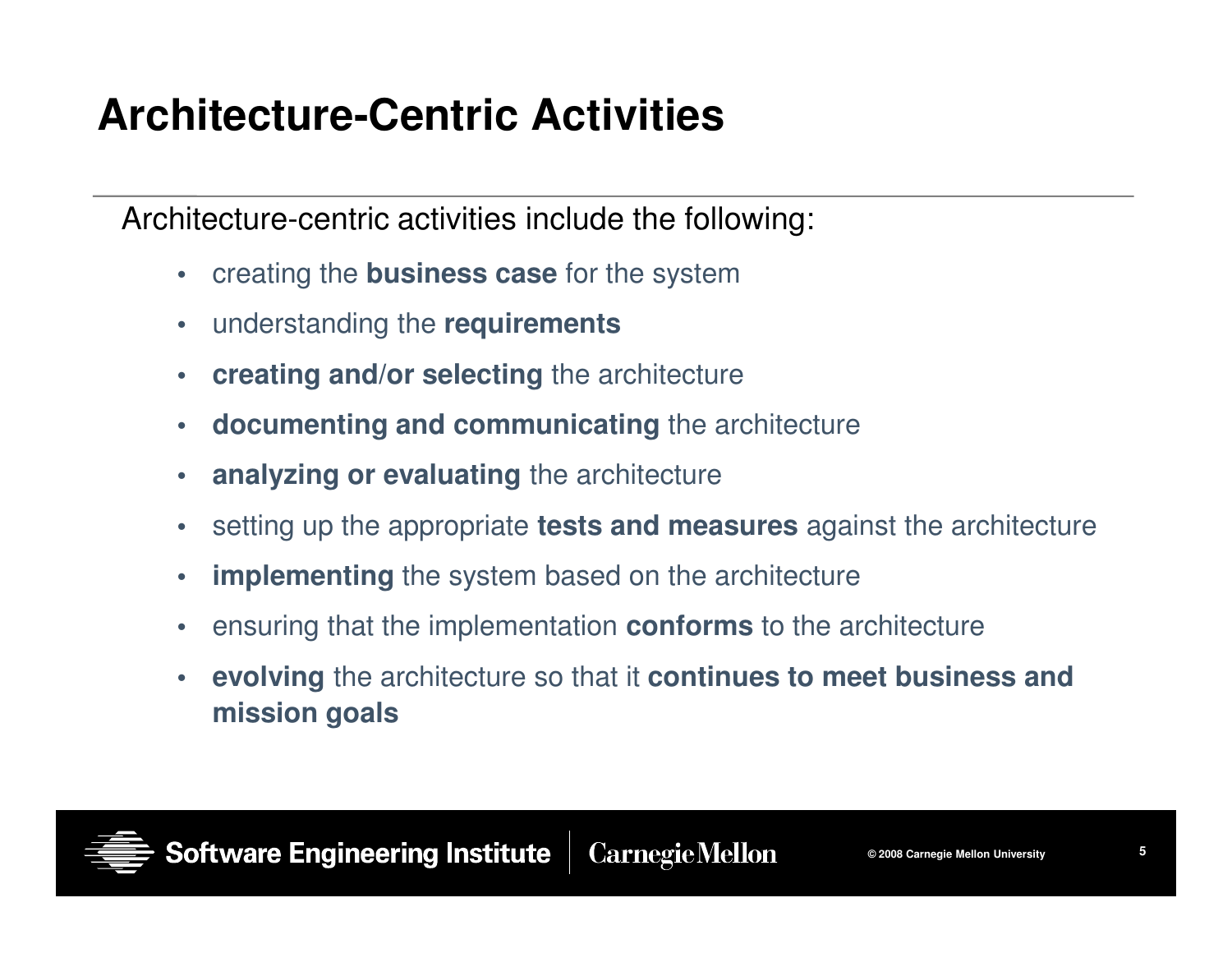# **Impediments To Architectural Success**

### **Lack of**

- adequate architectural talent, knowledge, skills, and/or experience
- time spent on architectural design and analysis
- disciplined and consistent use of architecture-centric practices

### **Failure to**

- identify the key quality attributes • identify the key quality attributes, wission Goals and design for them
- nro • properly and communicate the architecture

• evaluation and architecture

- understand that standards are not a substitute for a software architecture
- ensure that the architecture directs the implementation
- evolve the architecture and maintain documentation that is current
- understand that a software architecture does not come free with COTS or services or the DoDAF



**Software Engineering Institute Carnegie Mellon**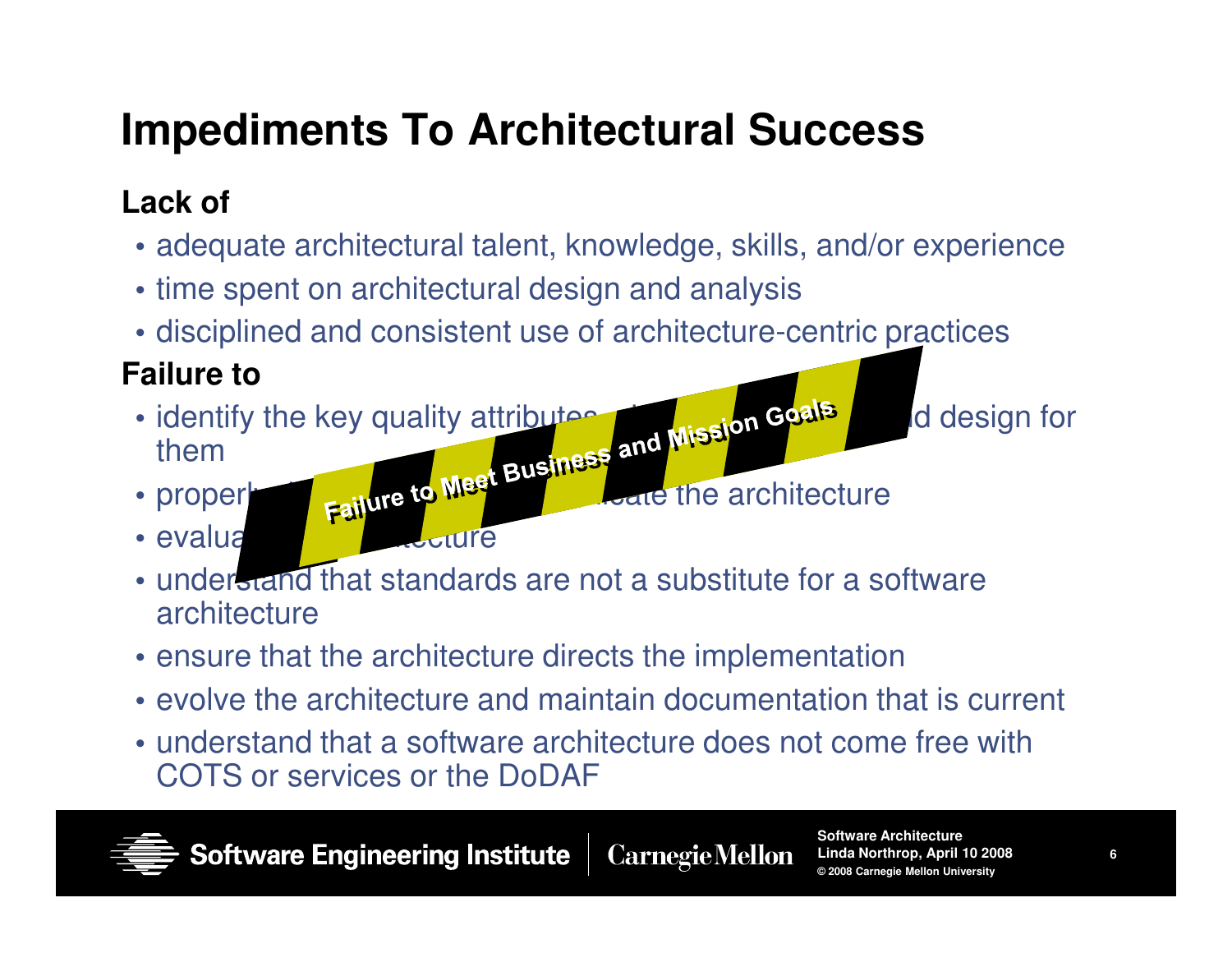## **Managers: Often the Root of the Problem**

Managers at technical and organizational levels are key to architectural success.

They need to

- • understand the connection between architecture and business success (i.e., the value and role of software architecture in the design, operation, and evolution of software and software-intensive systems)
- •and act accordingly!

#### When they don't

- $\bullet$ The architecture is not a priority.
- $\bullet$ Architecture practices are missing or ineffective.

People need to be incentivized and supported.

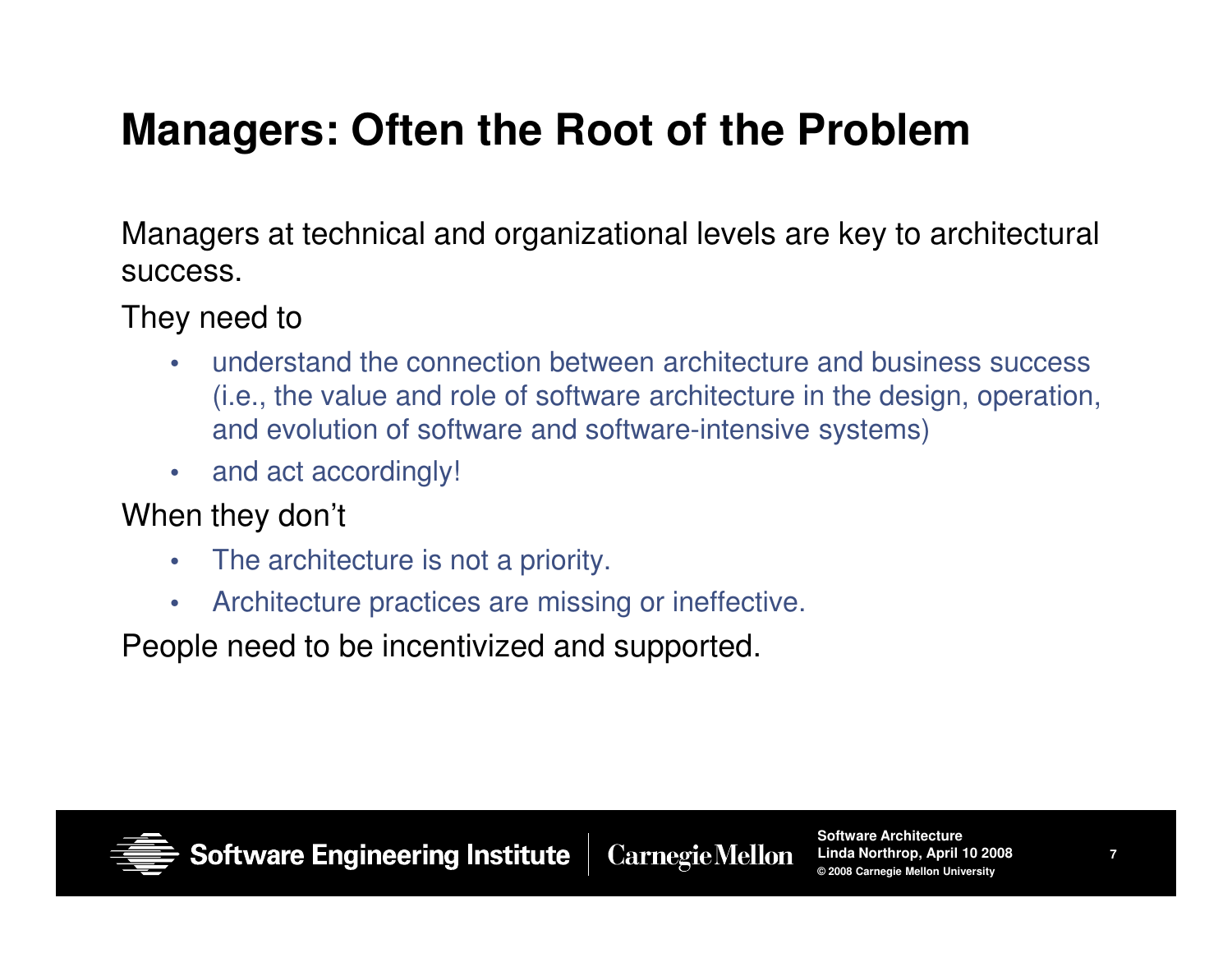# **What Managers Can/Should Do**



#### **Ensure**

- $\Rightarrow$  Mission and business goals are used to explicitly identify and characterize key quality attributes key quality attributes.
- ⇒ There is a chief architect and a competent architecture team.
- $\Rightarrow$  A software architecture is designed that satisfies constraints, meets functional requirements. AND satisfies the key quality attributes functional requirements, AND satisfies the key quality attributes.
- ⇒ The software architecture is documented in multiple views.<br>- The seftyere erebitecture is presetively sycluated and need
- ➾ The software architecture is proactively evaluated and needed actions are taken.
- $\Rightarrow$  There are processes and tools in place to ensure development according to the architecture the architecture.
- ⇒ The architecture and its documentation are evolved.<br>→ The enargeriste stakeholders are involved throughe
- ⇒ The appropriate stakeholders are involved throughout.<br>→ Thet the impact of technology decisions are understood
- ⇒ That the impact of technology decisions are understood.<br>→ Quelity ettributes are consistently addressed by the syst
- $\Rightarrow$  Quality attributes are consistently addressed by the system and software architectures architectures.



**Software Engineering Institute Carnegie Mellon**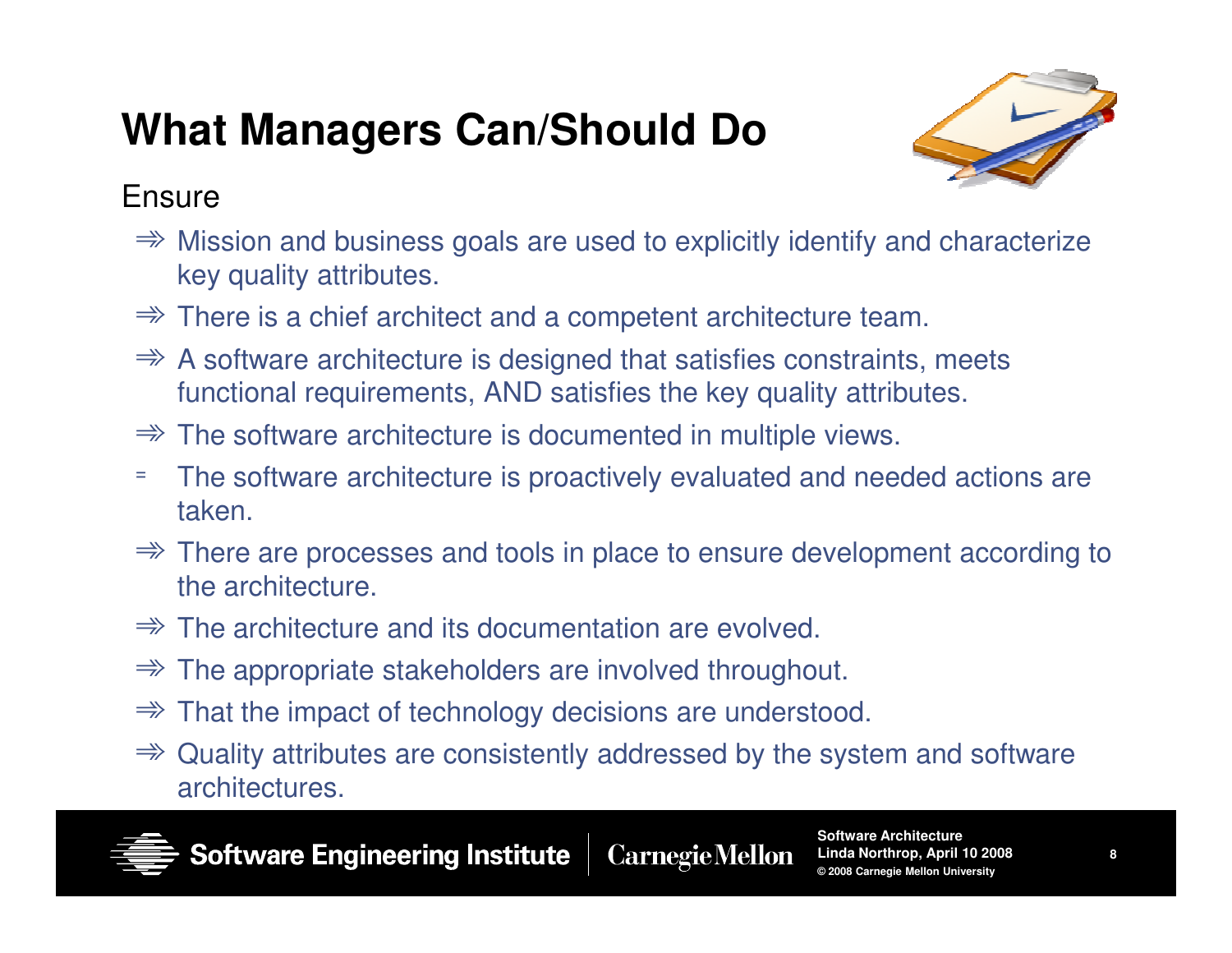## **Why Don't They?**

Too few managers get it.

They are slow to change OR they don't have time.

Many focus exclusively on delivered features, which is what the users see.

Some don't see the value of software architecture.

Some don't understand the connection between business goals and architecture.



#### **This is a technology transition problem.**



**Software Engineering Institute CarnegieMellon** 

**Software Architecture Linda Northrop, April 10 2008© 2008 Carnegie Mellon University**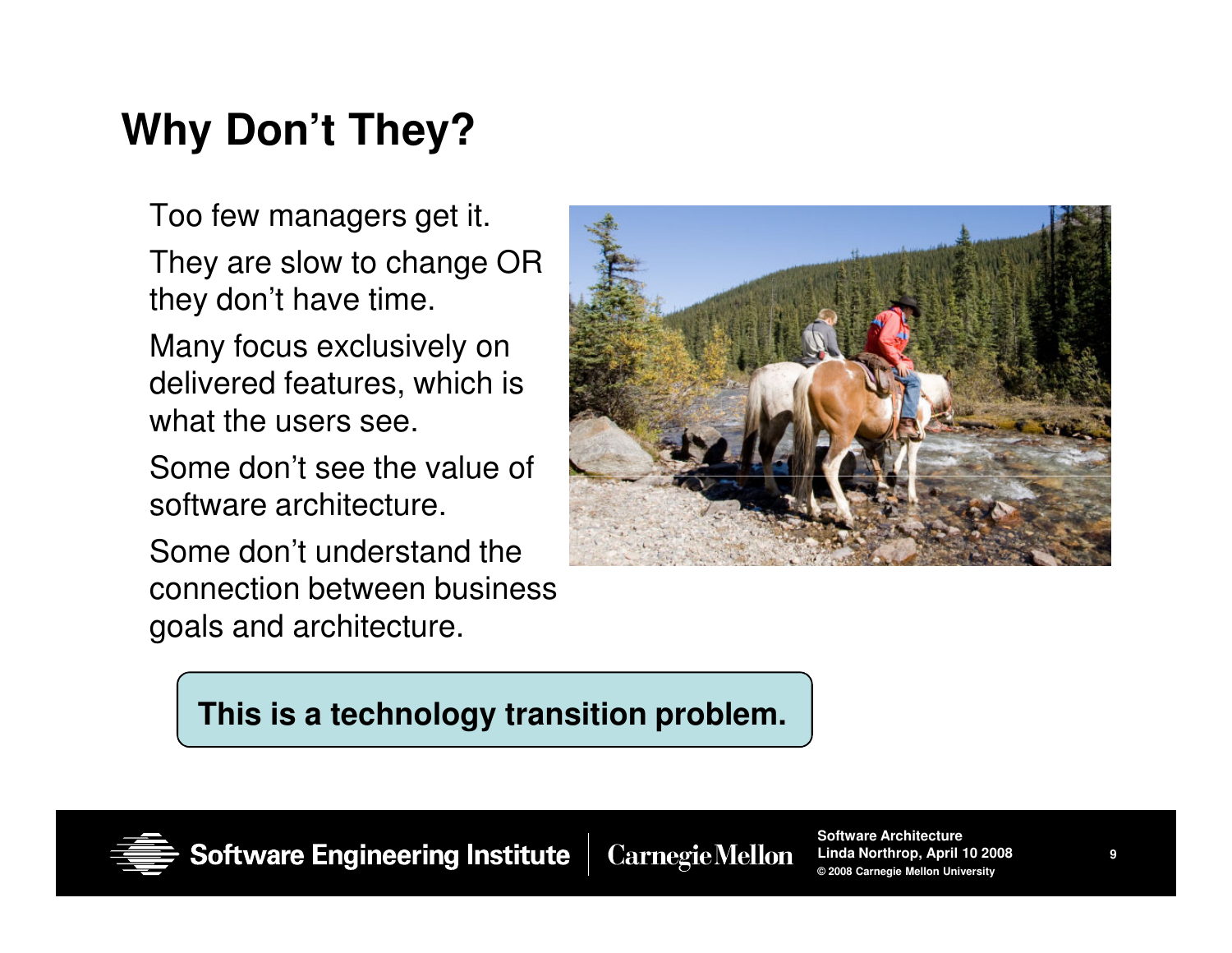## **Some think…..**



Technology transition is a contact sport

- requires discipline
- requires training
- requires interaction
- follows a plan
- is orderly



Software Engineering Institute **CarnegieMellon**  **Software Architecture Linda Northrop, April 10 2008© 2008 Carnegie Mellon University**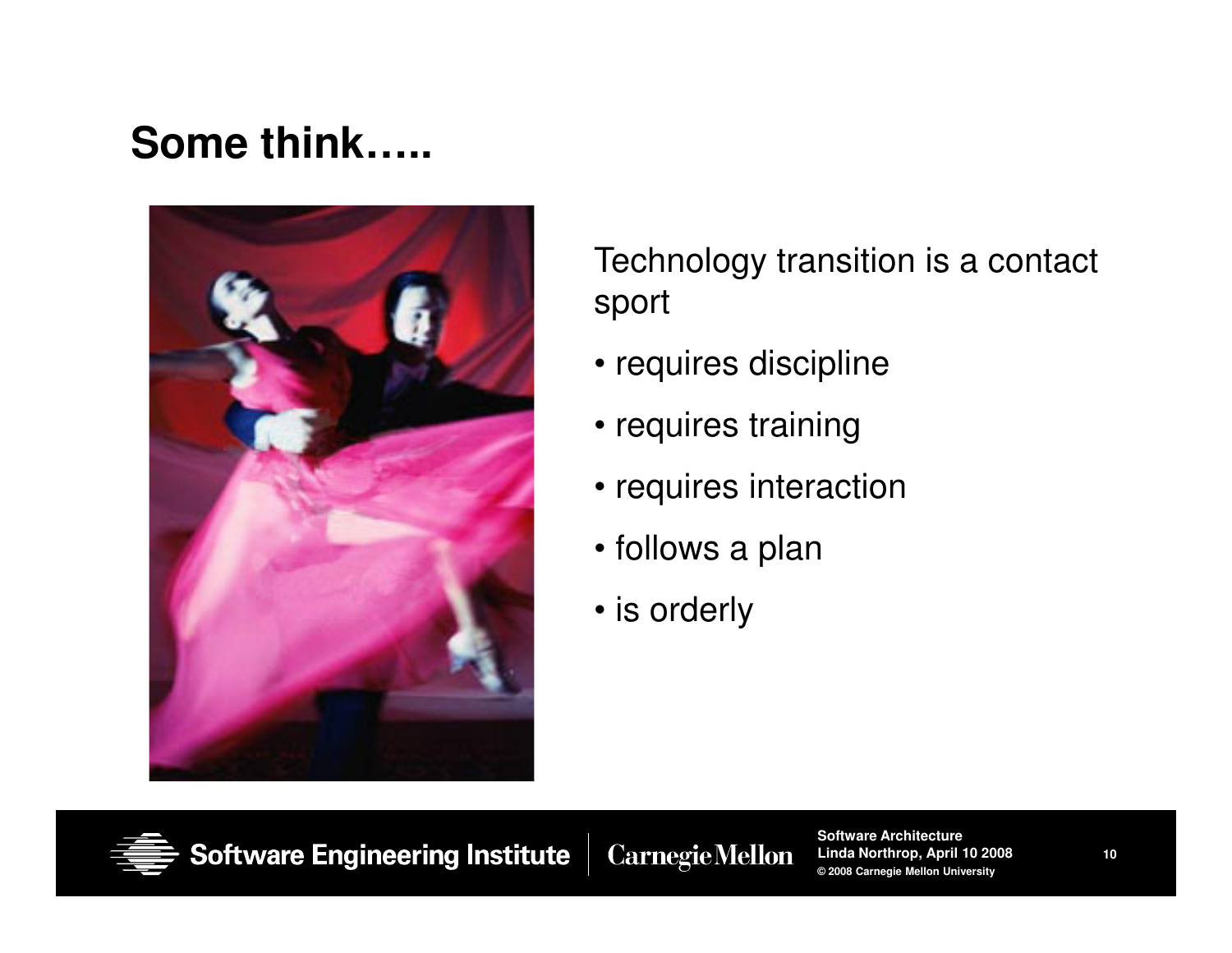## **The Truth: Technology Transition is a Collision Sport**





**Software Engineering Institute Carnegie Mellon** 

**Software Architecture Linda Northrop, April 10 2008© 2008 Carnegie Mellon University**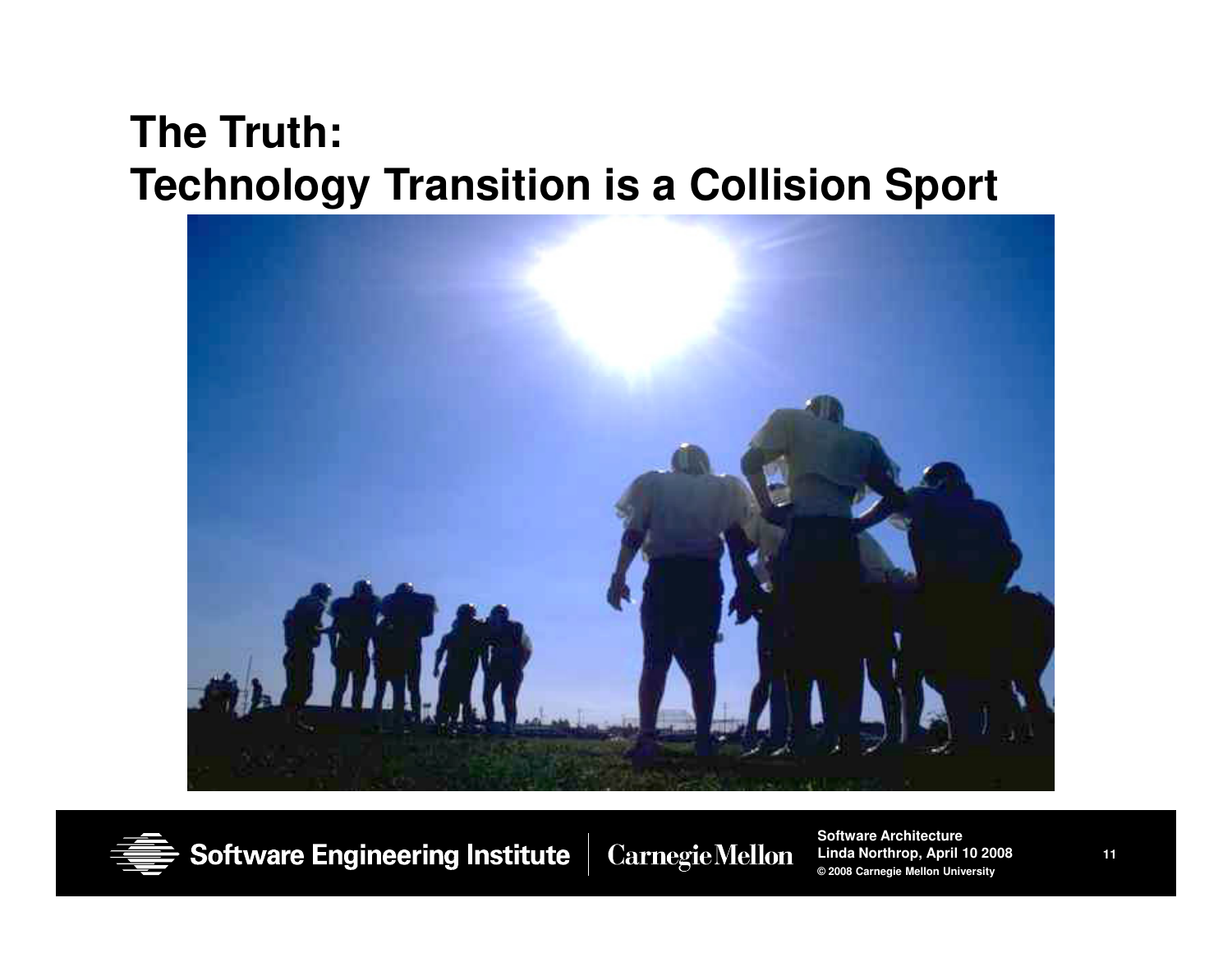## **Contact Information**

**PLS Program Director:** Linda Northrop lmn@sei.cmu.edu

http://www.sei.cmu.edu/architecture





**Software Engineering Institute** 

**CarnegieMellon** 

**© 2008 Carnegie Mellon University**